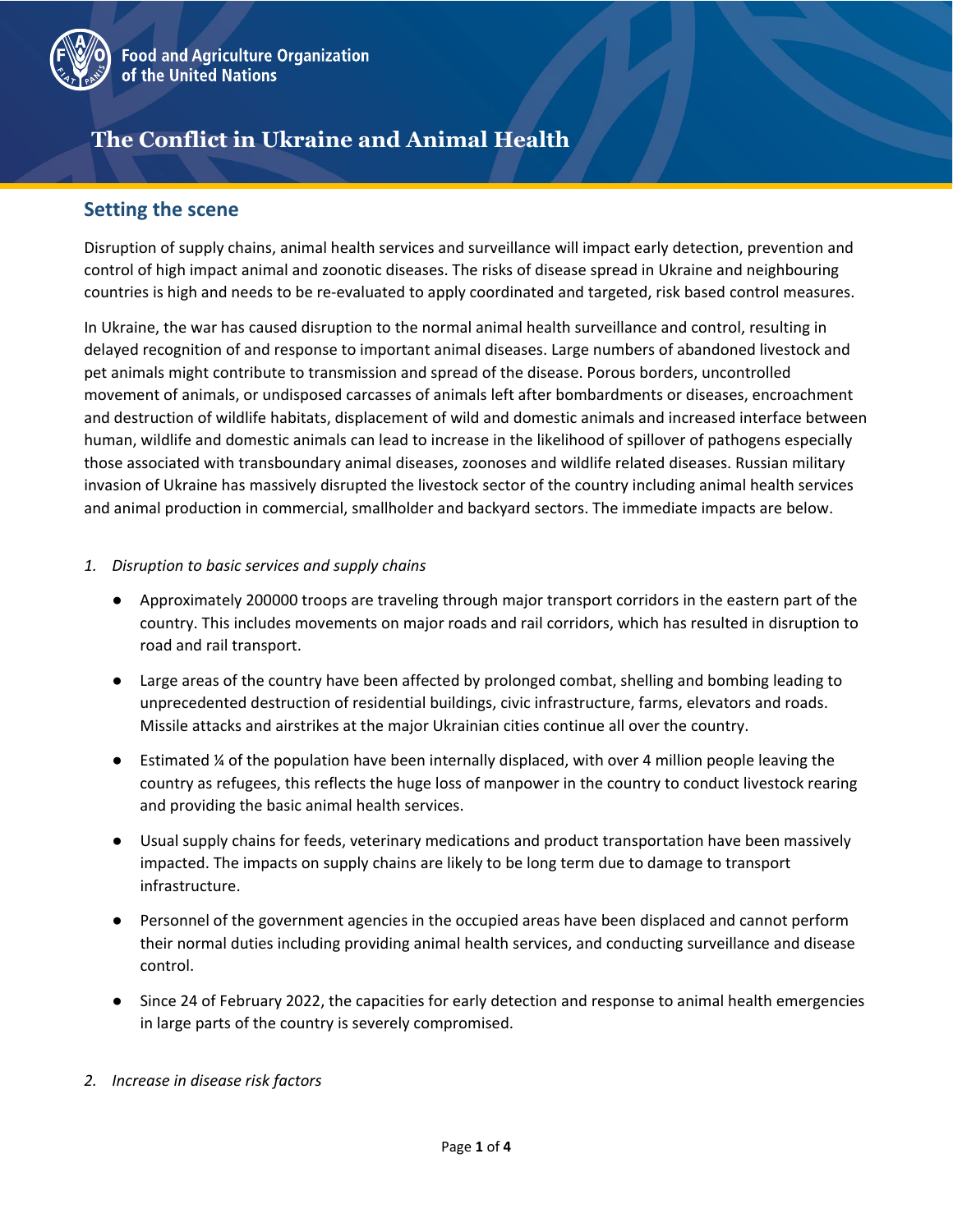- Likely unintentional introduction of high impact pathogens with devastating implications for animal health and production due to unprecedently large **geographical** origin of the invading army detachments.
- Abandoned livestock, cats and dogs in the areas affected by military activities leading to increased contact with other feral and domestic animals, and with humans
- Increased slaughter and uncontrolled trade in pork, particularly in the areas on the left bank of Dnipro river, and areas affected by conflict and development of informal and unregulated value chains.
- Breaches in farm biosecurity, and increased contact of poultry in backyard sector with natural reservoirs in the rural areas throughout the country, but especially in its southern regions.
- Problems with maintaining sufficient biosecurity levels at backyard and commercial poultry and livestock farms, due to disrupted water, electricity and provision supplies.
- Access of stray and wild animals to partially destroyed farms, leading to increased opportunity for spillover and transmission of diseases
- Large-scale mortalities or escape of farmed animals (livestock and poultry) including poor feeding and husbandry practices, challenges with maintaining proper health status or incineration of dead animals.

#### *3. Increase in risk of animal diseases*

The most significant disease risks pertain to African swine fever (ASF), highly pathogenic avian influenza (HPAI), rabies and leptospirosis as well as food borne zoonotic diseases (i.e brucellosis, salmonellosis). However, the unprecedented scale of destruction, movement of troops and other war-associated disasters are likely in a medium to long-term perspective to produce animal and human health threats that are currently hard to predict.

African swine fever is a transboundary viral disease affecting both domestic and wild pigs. Prior to the war Ukraine progressed with ASF control moving from endemic equilibrium to sporadic cases through enhanced biosecurity management in pig sector and along value chains, risk based surveillance and quick detection and outbreak control. Due to disruption of supply chains, slaughter of animals in the backyard sector in response to increased consumer demand, and the emergence of informal pork value chains and unregulated markets, the risk of ASF remains high in the areas affected by the war. This is particularly relevant to the regions in the south and east of the country. This may provoke a spike in ASF incidence and spread of disease due to uncontrolled movement of people and of pig products.

Highly pathogenic avian influenza is transboundary viral zoonotic disease affecting poultry, wild birds, mammals, and humans. The disease seasonally re-emerges in Europe. February- April is the period of the northward returning migration of wild-birds, and high-risk seasons for its introduction from the natural reservoirs. With the disruption of surveillance in wild bird and poultry interface areas, the disease spillover and may quickly spread in the country.

The risk of Rabies, which is a vaccine-preventable, zoonotic, viral disease affecting current public health, is even more worrisome. Even prior to the war the rabies epidemic situation in animals was deteriorating. Practically in all cases, the source of infection was wild animals with risk of establishment foci for transmission between domestic animals. In 2018, 1704 cases of rabies were detected with 58% of domestic animals and 42 % in wild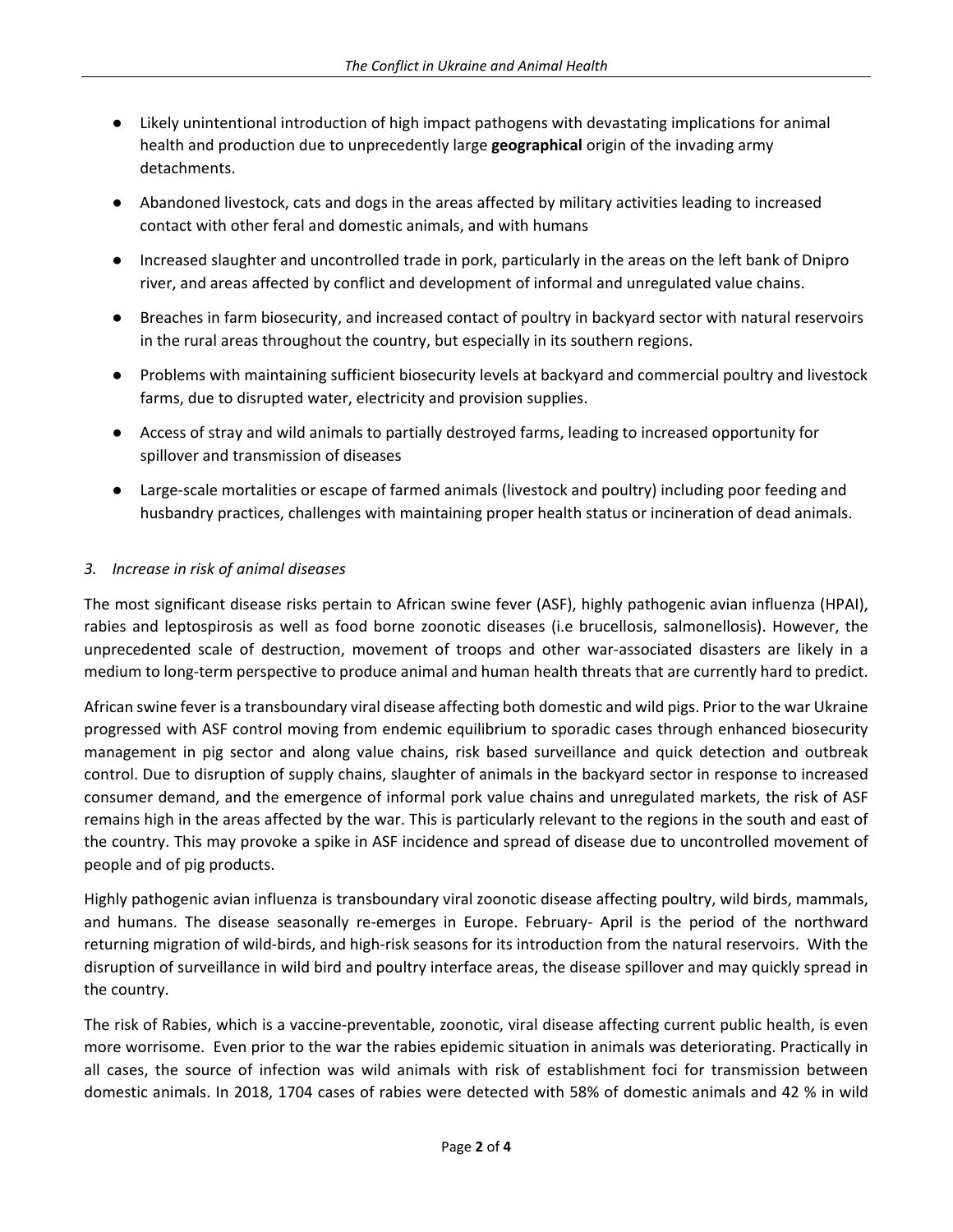animals. Among domestic animals 28 % were cats, 25% - dogs and 8% among cattle. Among rabies cases in wild animals, 32% were in foxes. With the increase in numbers of stray and abandoned animals, there is a high risk of these animals being exposed to wild animals, and being infected. There is a need to develop a national strategy for rabies control in the new reality and account for new risk factors that emerged due to war.

Leptospirosis is a zoonotic bacterial disease with epidemic potential especially after floods, heavy rainfalls. Leptospirosis has its primary reservoir in rats but also humans, wildlife and domestic animals, like cattle, pigs and dogs can be a reservoir. Both wild and domestic animals can spread the disease, most commonly rodents, whose natural habitats may be disturbed due to the shelling and unsanitary conditions.

Ukraine is currently free from Foot and mouth disease (FMD), Lumpy skin disease (LSD) and other exotic diseases but due to the porous borders, large movements of troops, lack of border controls and inspections by veterinary services, there is a high risk of introduction and spread of exotic transboundary animal diseases to Ukraine and its neighbors.

#### *4. Increased risk from zoonotic diseases*

Ukraine spans a large diversity of zonal environments as well as agro-ecological environments which provide persistence and stability of natural reservoirs of many zoonotic diseases. Uncontrolled movement of animals, or their undisposed carcasses, as well as encroachment and destruction of wildlife habitats can lead spillover of pathogens at human, wildlife and domestic animal interfaces. There are several routes of migratory birds crossing Ukraine territory, which are carriers of pathogens and vectors (ticks) of many dangerous infectious diseases e.g. West Nile Fever (WNF), Crimea-Congo Hemorrhagic Fever (CCHF), HPAI and others. Presently all territory of Ukraine with exception of several arid areas suffers from sporadic cases of leptospirosis and tularemia. Depending on the weather conditions in the coming months and given humanitarian catastrophe in or around large cities like Mariupol, Chernihiv, Sumy, Kharkiv and their satellite settlements re-emergence and upsurge of many other zoonotic diseases is likely. This is strongly aggravated by the poor hygiene conditions, limited capacity to diagnose infections and control their sources.

Active and passive surveillance, lab diagnostics and control measures of endemic and emerging infectious diseases are currently severely undermined due to security situation and availability of resources and personnel.

The large number of abandoned pet animals and lack of vaccination and surveillance might result in the emergence of rabies in urban and rural areas and produce multiple spillovers to humans. The lack of capacities for rodents control, floods caused by bombardment of dam and water reservoirs e.g. due to bombardment of hydroelectric power stations might result in spread of leptospirosis and other water and food borne zoonosis

The national COVID-19 mitigation measures are affected by the crisis, the lack of SARS-CoV-2 detection in humans and exposed animals in some areas, reduced vaccination coverage, reduced hygiene in the affected areas and refugees camps can lead to spillover events, emergence and spread of new variants and further increase risk of disease spread globally.

## **Recommendations for Ukraine**

Establish a multi-disciplinary panel of national and international experts to further work on risk evaluation and monitoring of the situation jointly with the government of Ukraine